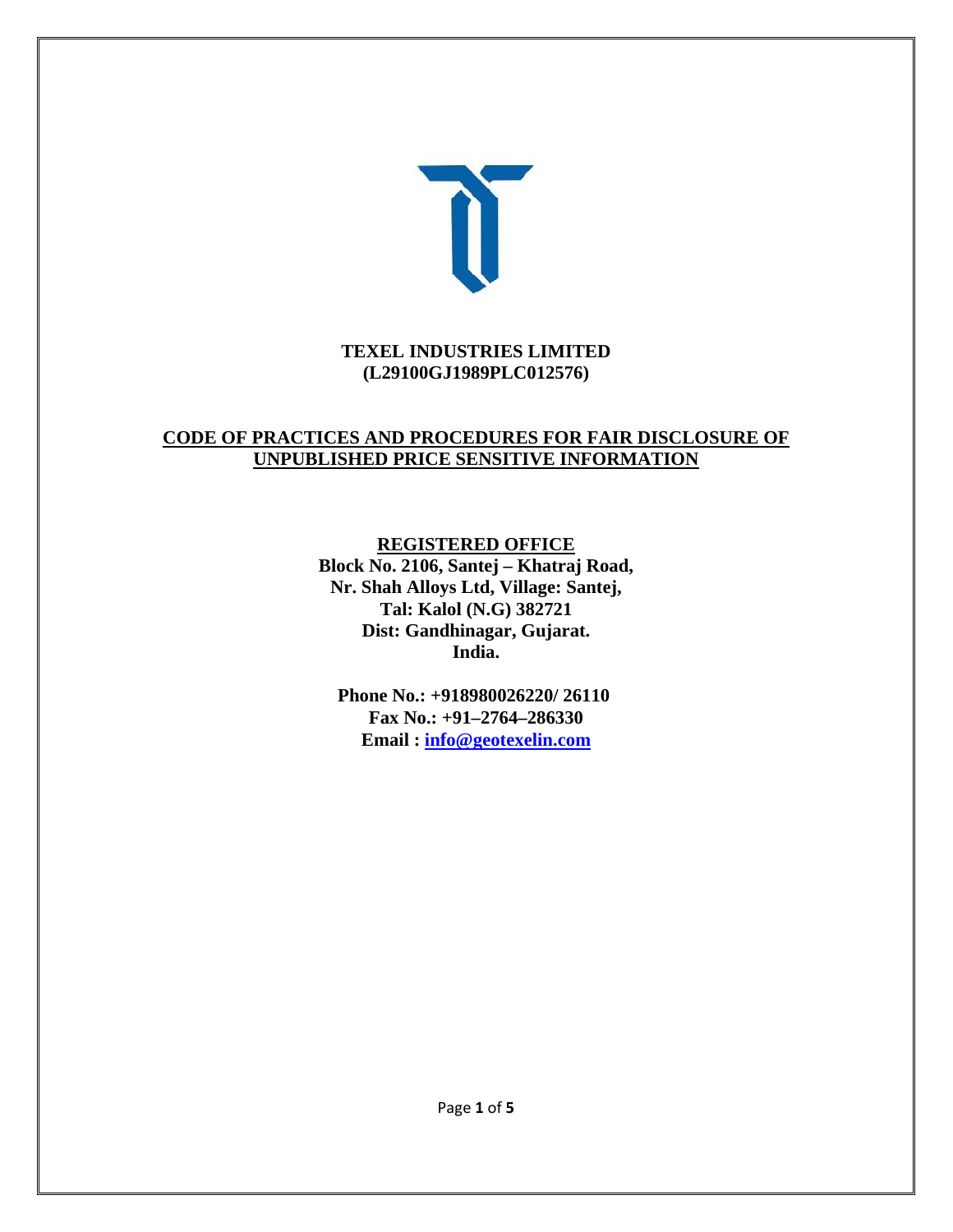#### **CODE OF PRACTICES AND PROCEDURES FOR FAIR DISCLOSURE OF UNPUBLISHED PRICE SENSITIVE INFORMATION**

## **PREAMBLE:**

The Securities and Exchange Board of India has promulgated the SEBI (Prohibition of Insider Trading) Regulations, 2015 (hereinafter referred to as "Regulations"). As per Regulation 8 read with Schedule A of the said Regulations every listed company has to frame a Code of Practices and Procedures for Fair Disclosure of Unpublished Price Sensitive Information (hereinafter referred to as the 'Code').The Regulation intends to require companies to disseminate 'Unpublished Price Sensitive Information' (hereinafter referred to as 'UPSI') universally and not selectively. This Code is intended to lay down principles and practices to be followed by Texel Industries Limited pertaining to universal disclosure of UPSI.

### **I. Applicability:**

This Code has been amended and adopted pursuant to SEBI (Prohibition of Insider Trading) (Amendment) Regulations, 2018 and it should be read with the Policy for determination of "Legitimate Purpose" as a part of the Code.

# **II. Definitions:**

**"Applicable Law"** shall mean the Securities and Exchange Board of India (Prohibition of Insider Trading) Regulations, 2015, or any statute, law, listing agreement, regulation, ordinance, rule, judgment, order, decree, bye-law, clearance, directive, guideline, policy, requirement, notifications and clarifications, circulars or other governmental instruction and/or mandatory standards and or guidance notes as may be applicable in the matter of trading by an Insider.

**"Company"** means M/s Texel Industries Limited.

**"Compliance Officer"** for the purpose of these regulations means the Company Secretary of the Company. In absence of the Company Secretary, Chief Financial Officer of the Company authorized by the Board of Directors of the Company shall discharge the duties of Compliance Officer under the regulations.

**"Chief Investor Relations Officer"** means the officer of the Company who deals with dissemination of information and disclosure of UPSI in a fair and unbiased manner. The Chief Financial Officer or the Company Secretary of the Company or such other person as may be nominated by the Chairperson(s) of the Board of Directors of the Company shall be deemed to be the Chief Investor Relations Officer.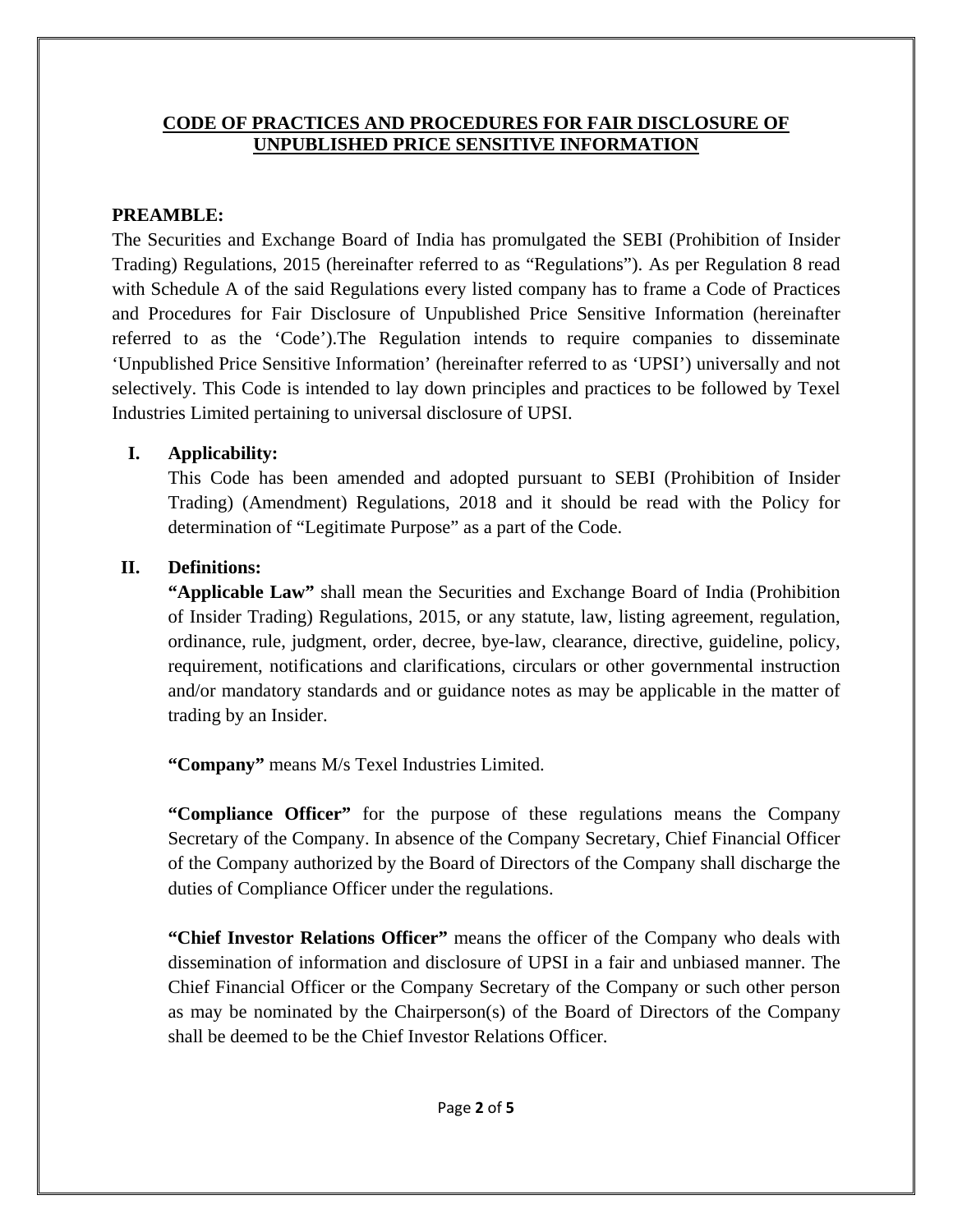**"Selected Group of Persons"** means securities analysts or selected institutional investors, brokers and dealers or their associated persons, investment advisers and institutional managers, investment companies, hedge funds or any other person. All the other terms used in the Code shall have the same meaning as assigned to them under the Regulations.

**"Unpublished Price Sensitive Information (UPSI)"** means any information, relating to a company or its securities, directly or indirectly, that is not generally available which upon becoming generally available, is likely to materially affect the price of the securities and shall ordinarily including but not restricted to, information relating to the following;

- a) Financial results
- b) Dividends
- c) Change in capital structure
- d) Mergers, de-mergers, acquisitions, delisting's, disposals and expansion of business and such other transactions
- e) Changes in key managerial personnel; and

# **III. The Company will adhere to the following so as to ensure fair disclosure of events and occurrence that could impact price of its securities in the market:**

- 1. The Company will make prompt public disclosure of unpublished price sensitive information that would impact price discovery no sooner than credible and concrete information comes into being in order to make such information generally available.
- 2. The Company will make, uniform and universal dissemination of unpublished price sensitive information to avoid selective disclosure.
- 3. The Company will make prompt dissemination of unpublished price sensitive information that gets disclosed selectively, inadvertently or otherwise to make such information generally available.
- 4. The Company will provide appropriate and fair response to queries on news reports and requests for verification of market rumours by regulatory authorities.
- 5. The Company will ensure that, information shared with analysts and research personnel is not unpublished price sensitive information.
- 6. The Company will develop best practices to make available transcripts or records of proceedings of meetings with analysts and other investor relations conferences on the website of the Company to ensure official confirmation and documentation of disclosures made.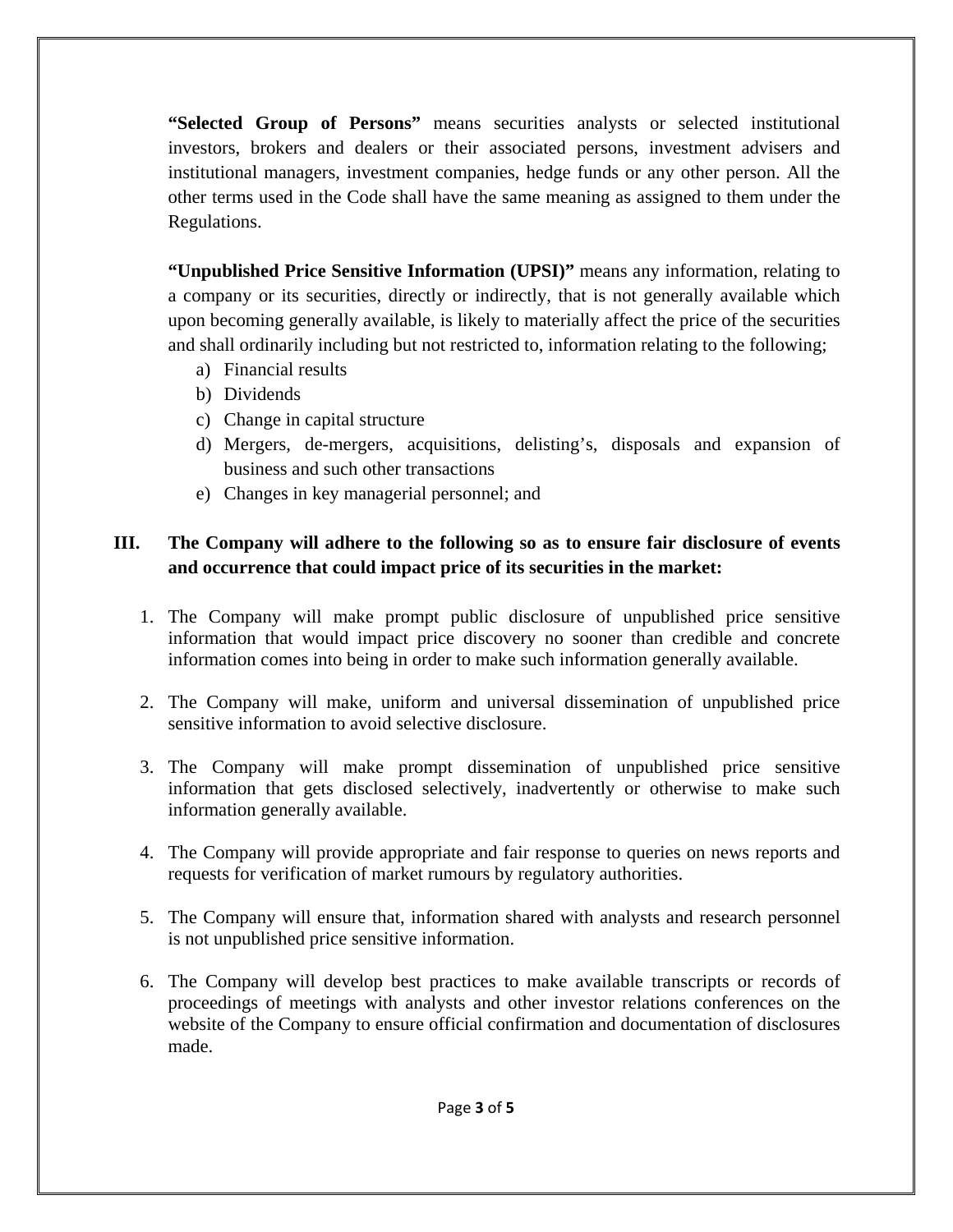7. The Company will handle unpublished price sensitive information on a need-to-know basis and no unpublished price sensitive information shall be communicated to any person except in furtherance of the insider's legitimate purposes, performance of duties or discharge of legal obligations.

# **IV. Policy for Determination of Legitimate Purposes:**

This Policy is formulated pursuant to Regulation 3(2A) of SEBI (Prohibition of Insider Trading) (Amendment) Regulations, 2018, which is effective from  $1<sup>st</sup>$  April, 2019, which provides that the listed companies are required to make a policy for determination of "legitimate purposes" as a part of "Code of Fair Disclosure and Conduct" formulated under regulation 8. The guiding principles of the said policy are as under:

1. Any person in receipt of unpublished price sensitive information pursuant to a "legitimate purpose" shall be considered an "insider" for purposes of these regulations and due notice shall be given to such persons to maintain confidentiality of such unpublished price sensitive information in compliance with these regulations.

**Explanation: The term "legitimate purpose" shall include sharing of unpublished price sensitive information in the ordinary course of business by an insider with partners, collaborators, lenders, customers, suppliers, merchant bankers, legal advisors, auditors, insolvency professionals or other advisors or consultants, provided that such sharing has not been carried out to evade or circumvent the prohibitions of these regulations.** 

- 2. The purpose of providing information for a legitimate purpose must be compatible with a declared purpose and should not be contrary to any public policy.
- 3. All information shall be handled within the organization on a need to know basis and no unpublished price sensitive information shall be communicated to any person except in furtherance of legitimate purposes, performance of duties or discharge of legal obligations.
- 4. The Board of Directors shall ensure that a structured digital database is maintained containing the names of such persons or entities as the case may be with whom information is shared under this regulation along with the Permanent Account Number or any other identifier authorized by law where Permanent Account Number is not available. Such databases shall be maintained with adequate internal controls and checks such as time stamping and audit trails to ensure non-tampering of the database.